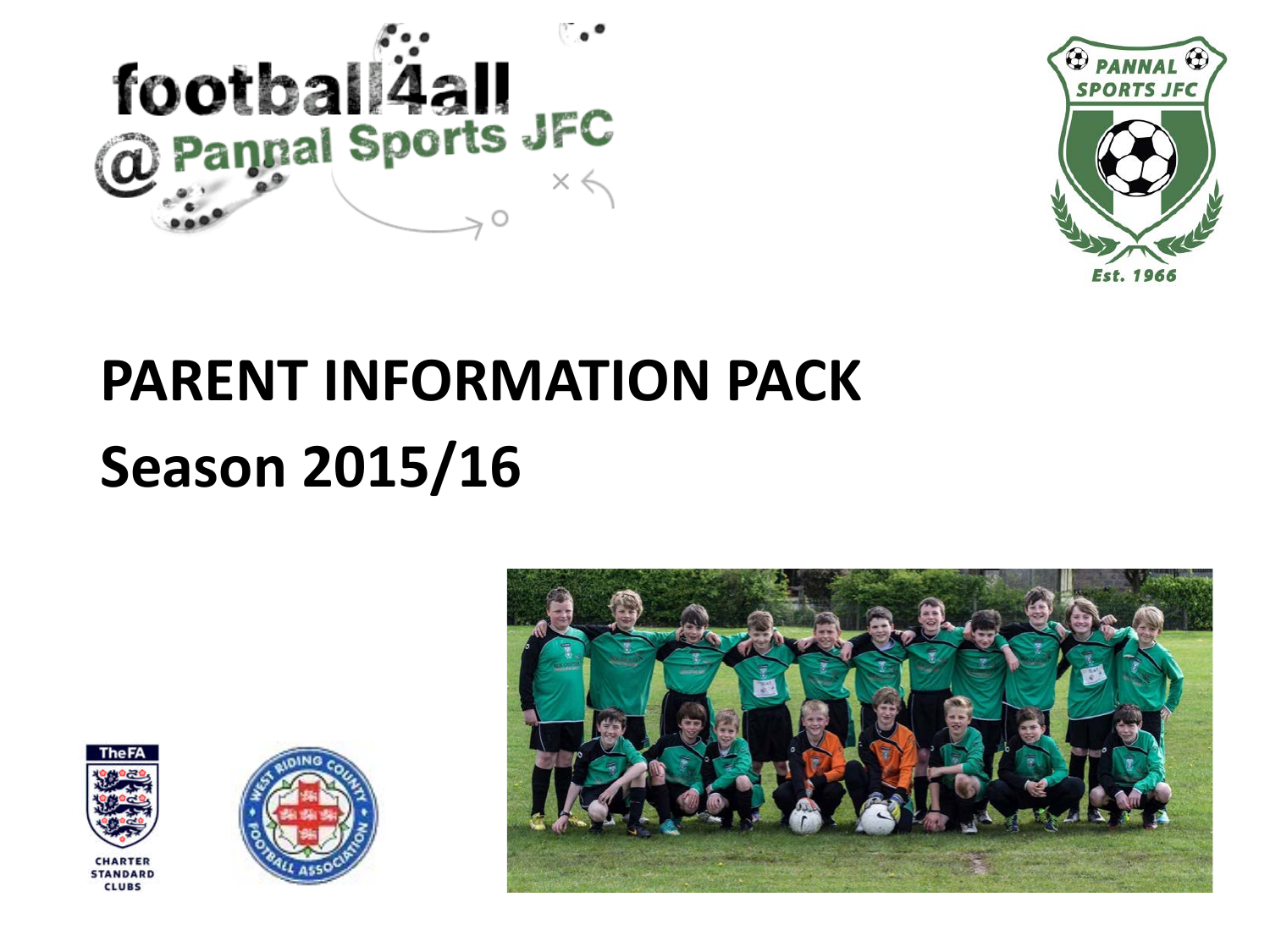# **CONTENTS**

- Chairman's introduction
- Club history
- Club ethos
- Core philosophy of the club
- Our coaches
- Coaching philosophy
- Role of the coach
- Child safety and welfare
- Player code of conduct
- Parent and spectator code of conduct
- **Training**
- Football kits
- Annual subscriptions
- Waiting lists
- Matches and tournaments
- Club tournament and awards day
- Fundraising and social committee
- Ambition
- Club contacts



*Success is no accident.*

*It is hard work, perseverance,*

*learning, studying, sacrifice and most of all,*

*love of what you are doing or learning to do.*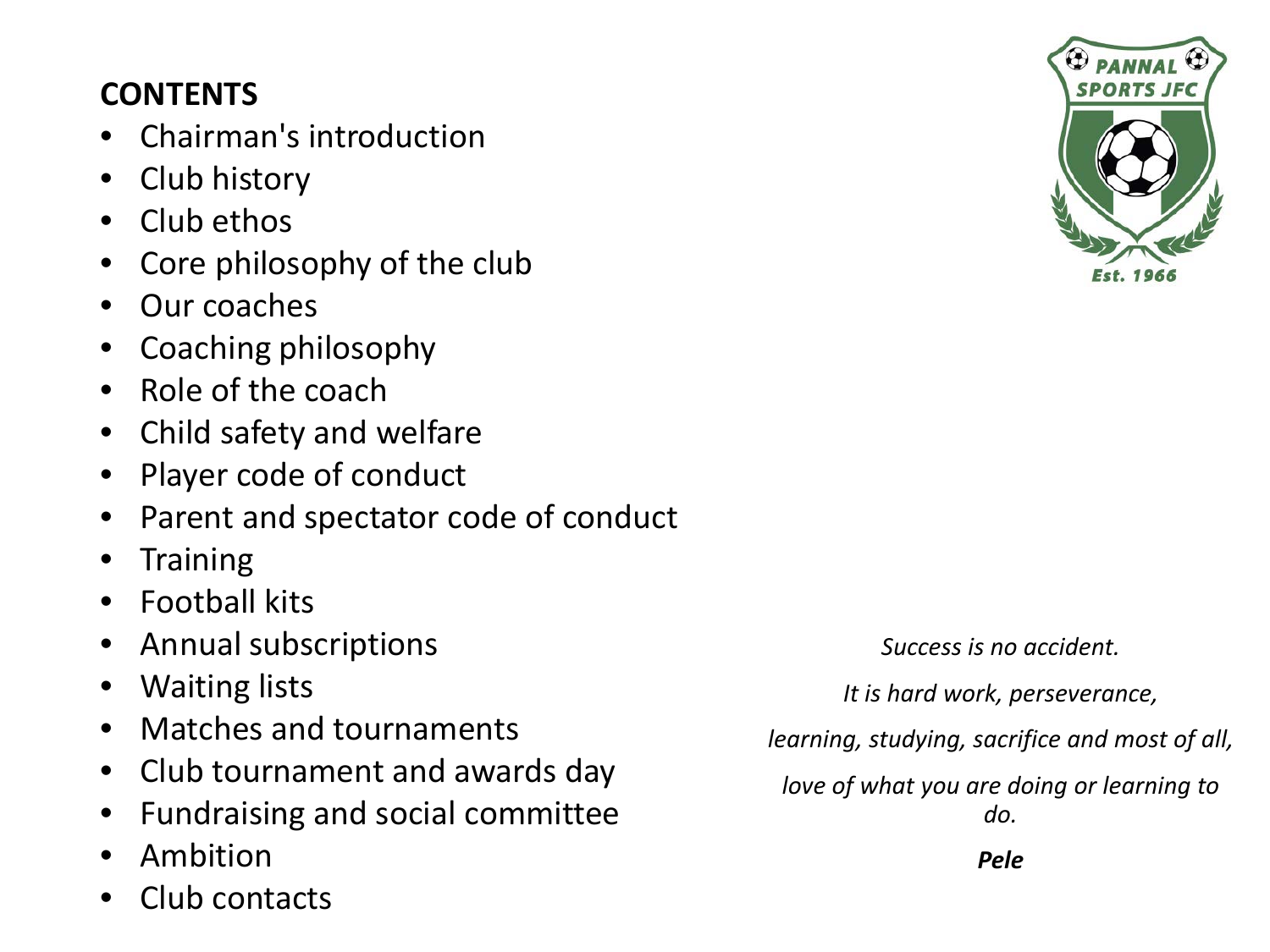

*Welcome and thank you for choosing Pannal Sports JFC as the local football club for your family. I'm sure you have many questions about what being a member of Pannal Sports JFC means. Hopefully this information pack will answer a few questions and give you an idea of what we expect from our players, volunteer coaches and parents. If you have any questions, please feel free to contact your coach, or our senior club officials whose details can be found at the end of this pack.*



**Nick Viles – Junior Club Chairman**



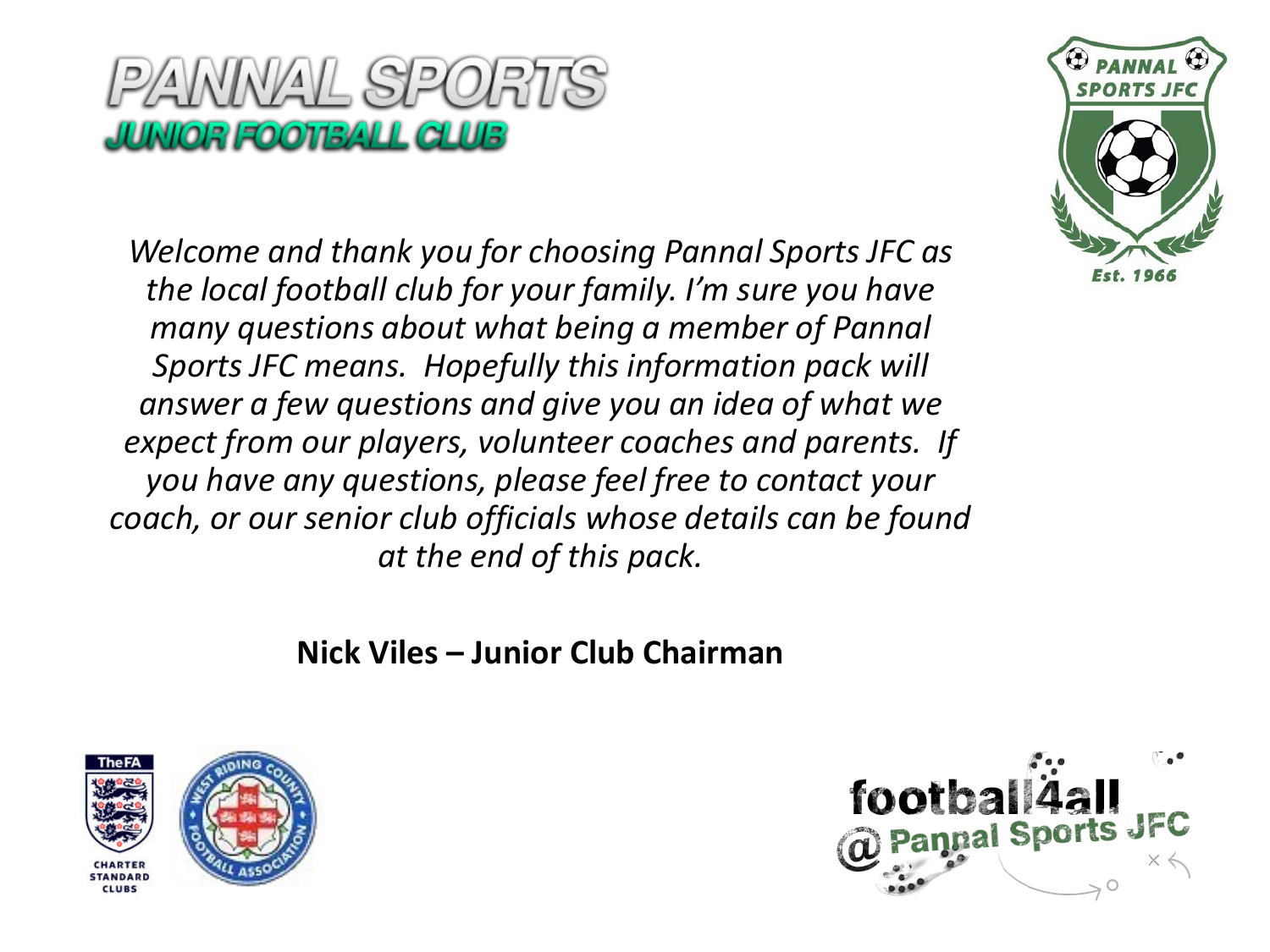#### **OUR CLUB – YOUR CLUB**

Pannal Sports Junior Football Club was founded in 1966 (a great year for English football) and is the oldest, continually active junior football club in Harrogate. Initially set up by Mike Ryans, who was joined a little later by Joe Billington, our Vice President, the team was often taken (yes, the whole of the team) to matches in the 'club' Ford Granada. Since those days, we have grown somewhat and now have 23 squads, with over 400 boys and girls from U5's through to U18's, not to mention over 100 coaches and helpers.

The club is a registered charity and is governed by volunteer trustees, who make sure that the club operates within the Charity Commission rules. The day to day management of the club is carried out by a small volunteer committee. We have been a full FA Charter Standard Club since 2007, which means that we run the club to the standards and procedures that have been set by the Football Association (the F.A.) for Junior Clubs.

We actively encourage new parents to become coaches, helpers and committee members.

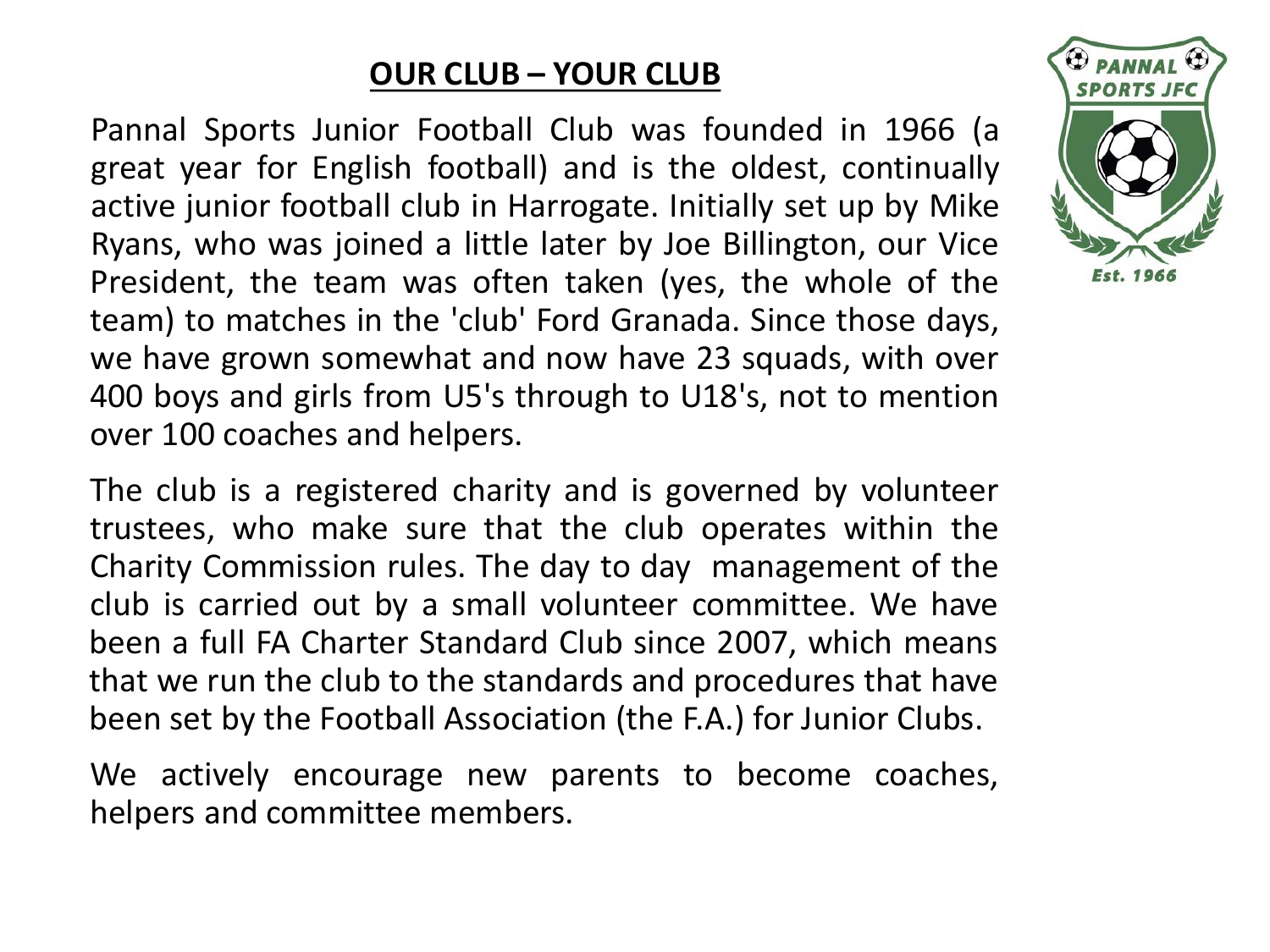# **OUR CLUB ETHOS**

The Pannal Sports JFC's ethos defines our character, spirit and attitudes at the Club. We want our players, supporters and coaches to live by these simple statements.

- We are an 'open to all' club which means we do not select new joiners on ability.
- We provide a safe and fun environment for all of our players.
- We teach football skills, as well as respect for ourselves, our team mates, coaches, opponents and referees alike.
- Whilst we enjoy winning, we believe that the Club's success is measured by how we develop players, how we play the game and how we conduct ourselves more than by games and trophies won.





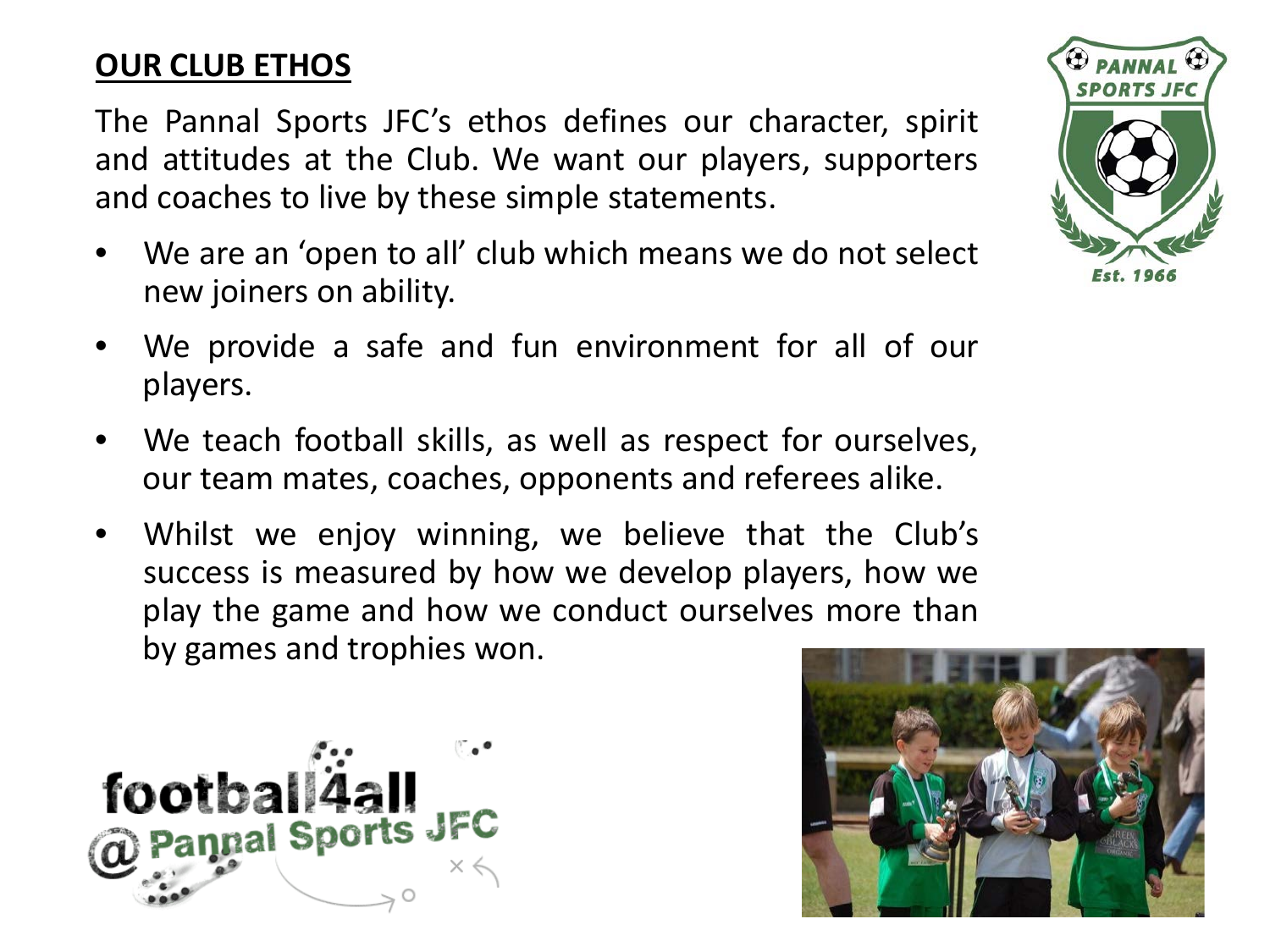# **OUR CORE PHILOSOPHY**

We encourage everyone to follow the core 'PSJFC' philosophy at all times. Please don't forget to share this with our junior players too.

This philosophy is derived from **Inclusivity, Positive Growth, Respect, Standards and Total Football**

|   | <b>Parents</b>                                | <b>Players</b>                           | <b>Coaches</b>                                      |
|---|-----------------------------------------------|------------------------------------------|-----------------------------------------------------|
|   | <b>Praise all players in the</b><br>team      | <b>Practice all the time</b>             | Play out from the back $-$<br>keep possession       |
| S | Support your coach and<br>the match officials | <b>Skills, Skills, Skills</b>            | <b>Skills, Skills, Skills</b>                       |
| J | Just let your child play                      | <b>Just try your best, always</b>        | <b>Just let the players</b><br>express themselves   |
|   | <b>Football is for fun</b>                    | <b>Fair play and Forgive</b><br>mistakes | Fair play, always                                   |
| C | <b>Contribute to the club</b>                 | Celebrate with your team                 | Celebrate effort not talent<br>and Change positions |

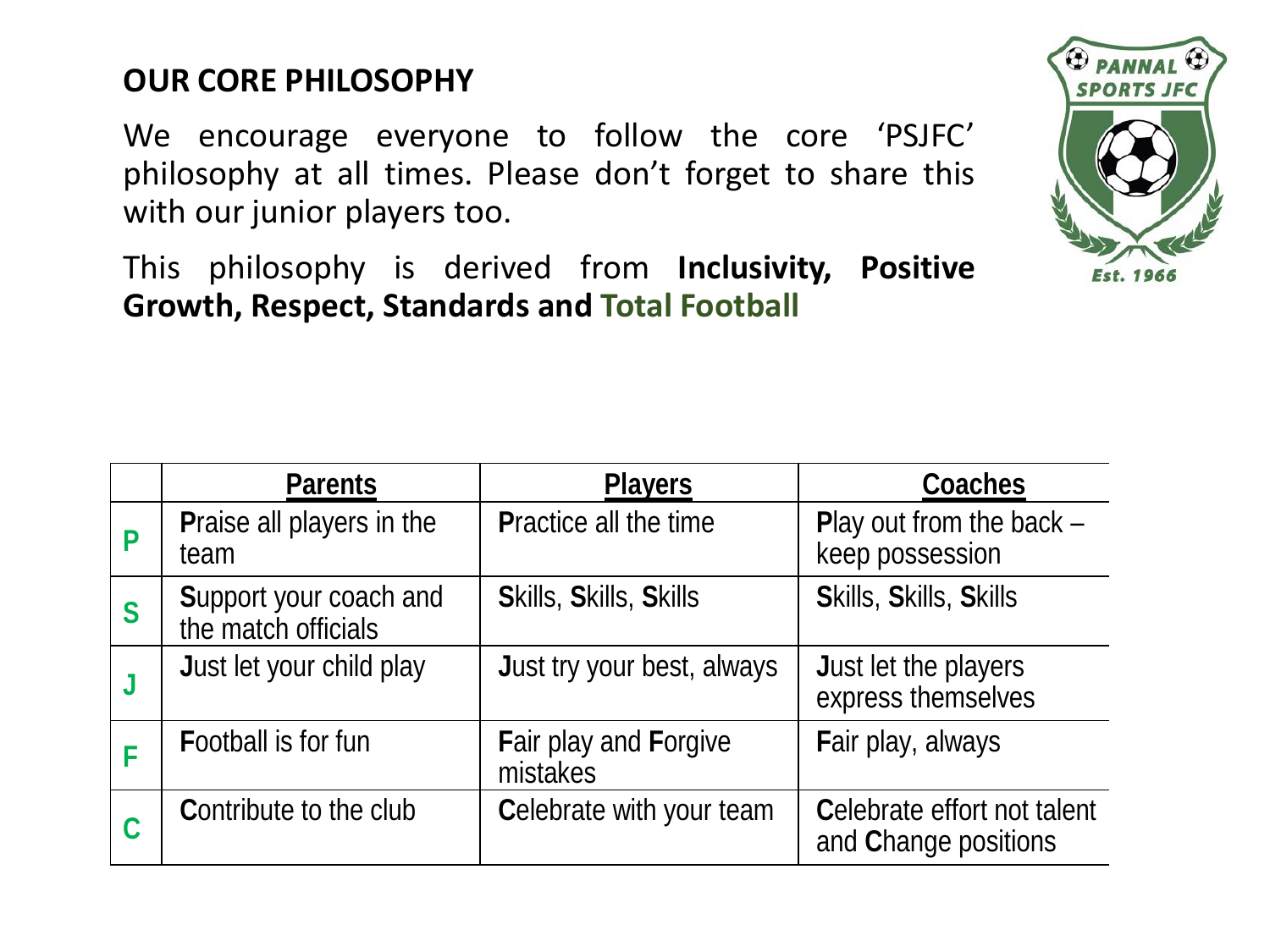# **OUR COACHES**

- As a minimum at least one squad Coach will have completed (or is working towards) the F.A. Level 1 Award in Coaching Football, which includes modules on first aid and safeguarding children
- Are CRB checked (now called Disclosure and Barring Service checks)
- At least one coach per squad will have completed a recognised first aid training course
- All have a passion for football and coaching young players
- Should wear recognisable club branded training kit and have an ID badge at all training sessions and matches.

There is a lot to do as a coach. Please recognise they do this in their "spare time" and they therefore appreciate any support parents can give, such as being the parent representative on the social committee or helping to set up equipment at the beginning and end of sessions. Please offer any support you can to your child's coach, and so help spread the workload.

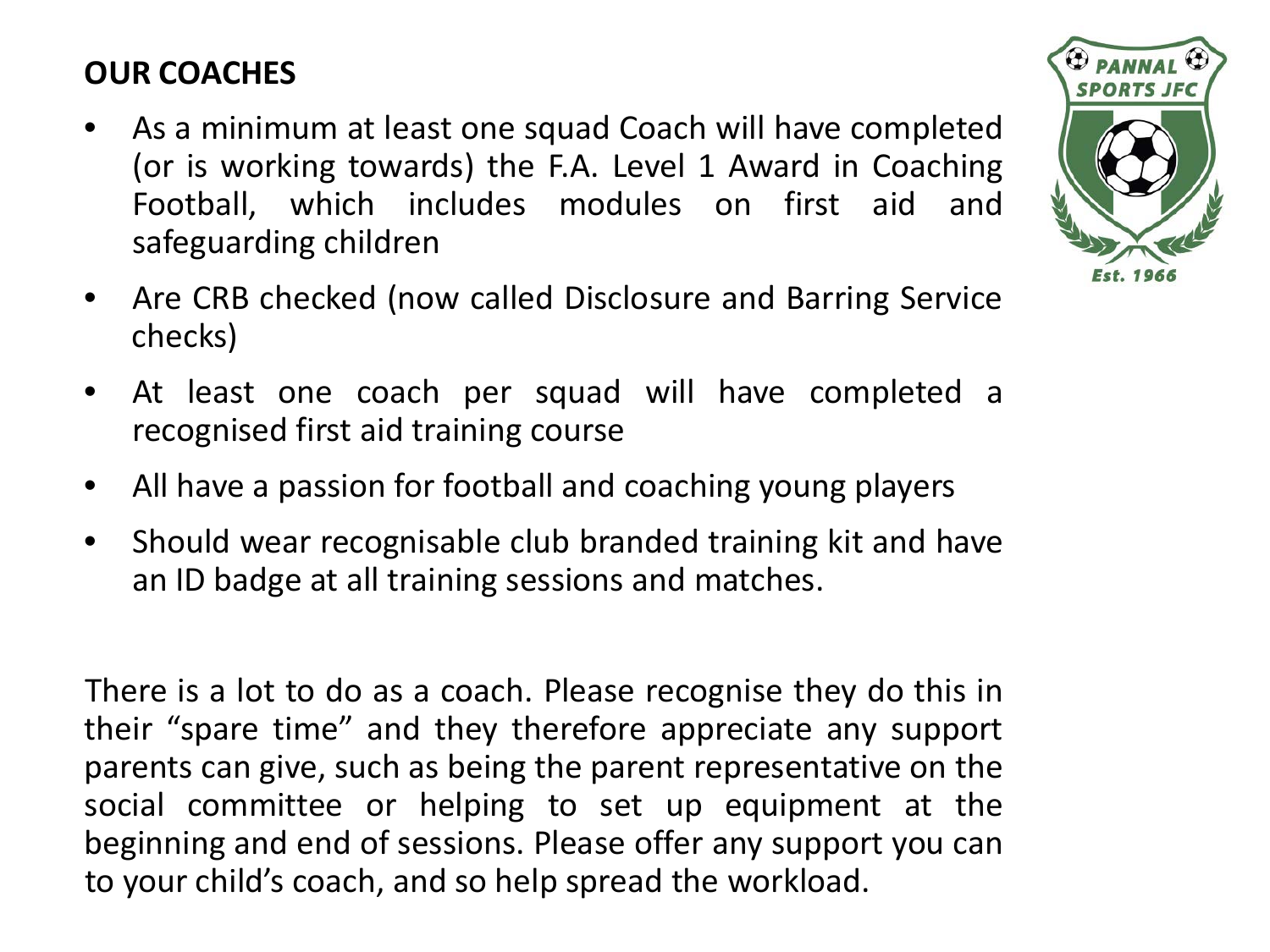# **OUR COACHING PHILOSOPHY**

We provide guidance, support and direction to our volunteer coaches and we ask them to follow our Coaching Philosophy.

- Our Coaches adopt methods which are age-appropriate and follow the F.A.'s National Game Strategy for football development. We have links on our Website to the ageappropriate strategies – please take a look.
- FA Guide to U7 and U8 [football](http://www.google.co.uk/url?url=http://www.thefa.com/~/media/my-football-resources/youth-dev-review/u7-and-u8-ydr-booklet.ashx&rct=j&frm=1&q=&esrc=s&sa=U&ved=0CBQQFjAAahUKEwij1oyN4rPHAhVBgtsKHbiRAW0&usg=AFQjCNH2jBcyx4doUXrwkJtVADbXmwBtjA)
- FA Guide to U9 and U10 [football](http://www.google.co.uk/url?url=http://www.thefa.com/~/media/my-football-resources/youth-dev-review/u9-and-u10-ydr-booklet.ashx&rct=j&frm=1&q=&esrc=s&sa=U&ved=0CBQQFjAAahUKEwiBm5u047PHAhXkbtsKHRt5B3o&usg=AFQjCNEdsN1FZNcmOTuYRQF0GEBj4-XjzA)
- FA Guide to U11 and U12 [football](http://www.google.co.uk/url?url=http://www.thefa.com/~/media/my-football-resources/youth-dev-review/u11-and-u12-ydr-booklet.ashx&rct=j&frm=1&q=&esrc=s&sa=U&ved=0CBQQFjAAahUKEwiDh6bu47PHAhXrmdsKHTGADi8&usg=AFQjCNEbit4bmUhnnopFXLBcdaEfkix4BA)
- As part of that Strategy, our Coaches set realistic expectations and focus on the development of our children, rather than just the results.

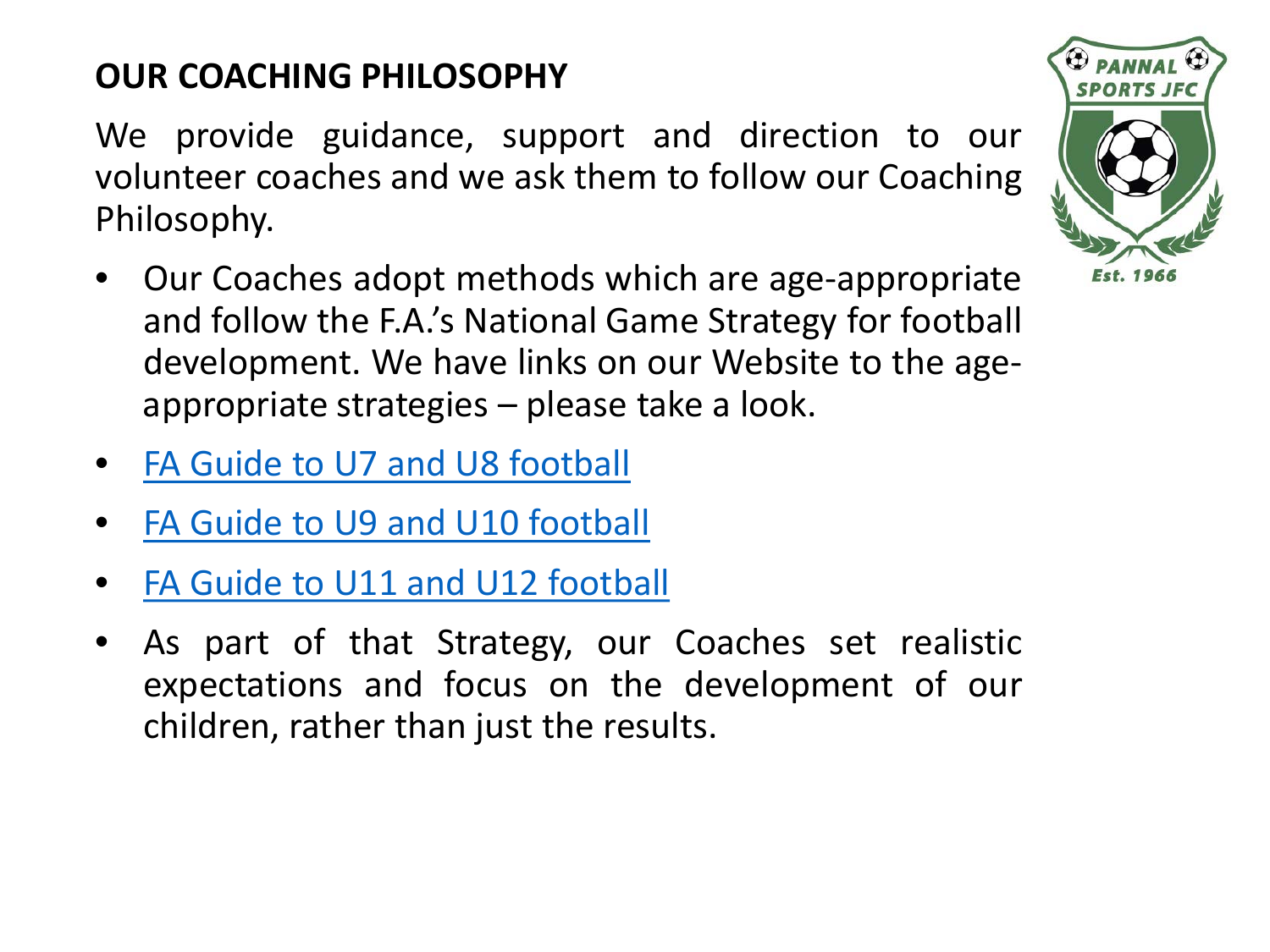# **OUR COACHING PHILISOPHY (cont)**

- Our Coaches develop the whole player and not just their football skills. We nurture talent whilst developing our players' **C**onfidence, **C**reativity, **C**onnection with others and **C**haracter (the F.A. call this the "C" system to develop the whole child)
- Coaches are encouraged to follow the Pannal Sports JFC Guidelines for Team Selection, so that they find the right balance in meeting aspirations of their squad against our Club ethos and philosophy



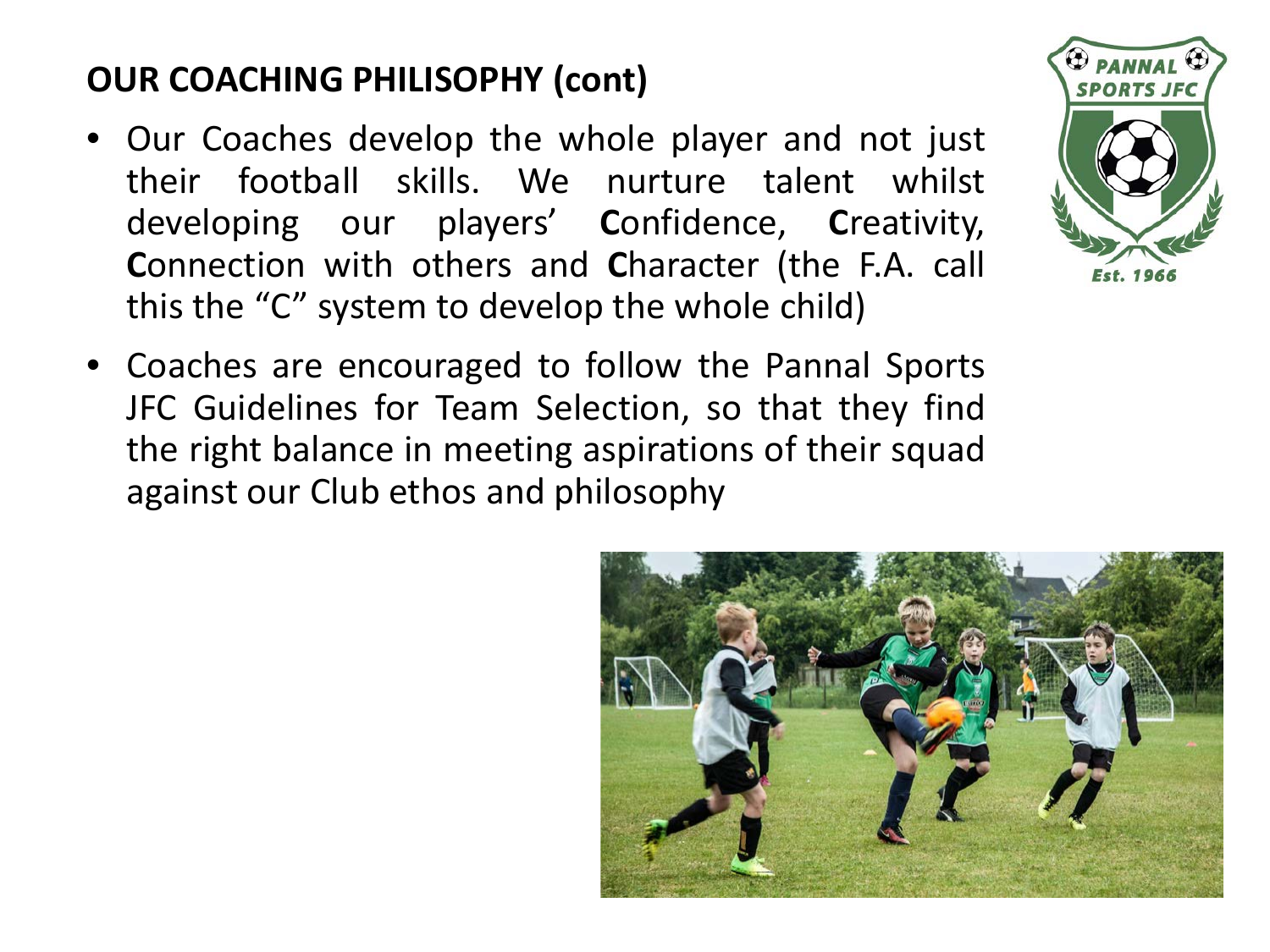# **THE ROLE OF OUR COACHES**

All of our Coaches are encouraged to:

- Put the children, their needs and their safety first at all times.
- To create a welcoming and positive environment for children to play football.
- To motivate and encourage players to be the best they can be.
- To be a good role model to players and lead by example.
- To be fair, considerate and listen to players.
- To allow players to try new skills and promote individuality.
- To celebrate success and promote co-operation, friendship and good sportsmanship.

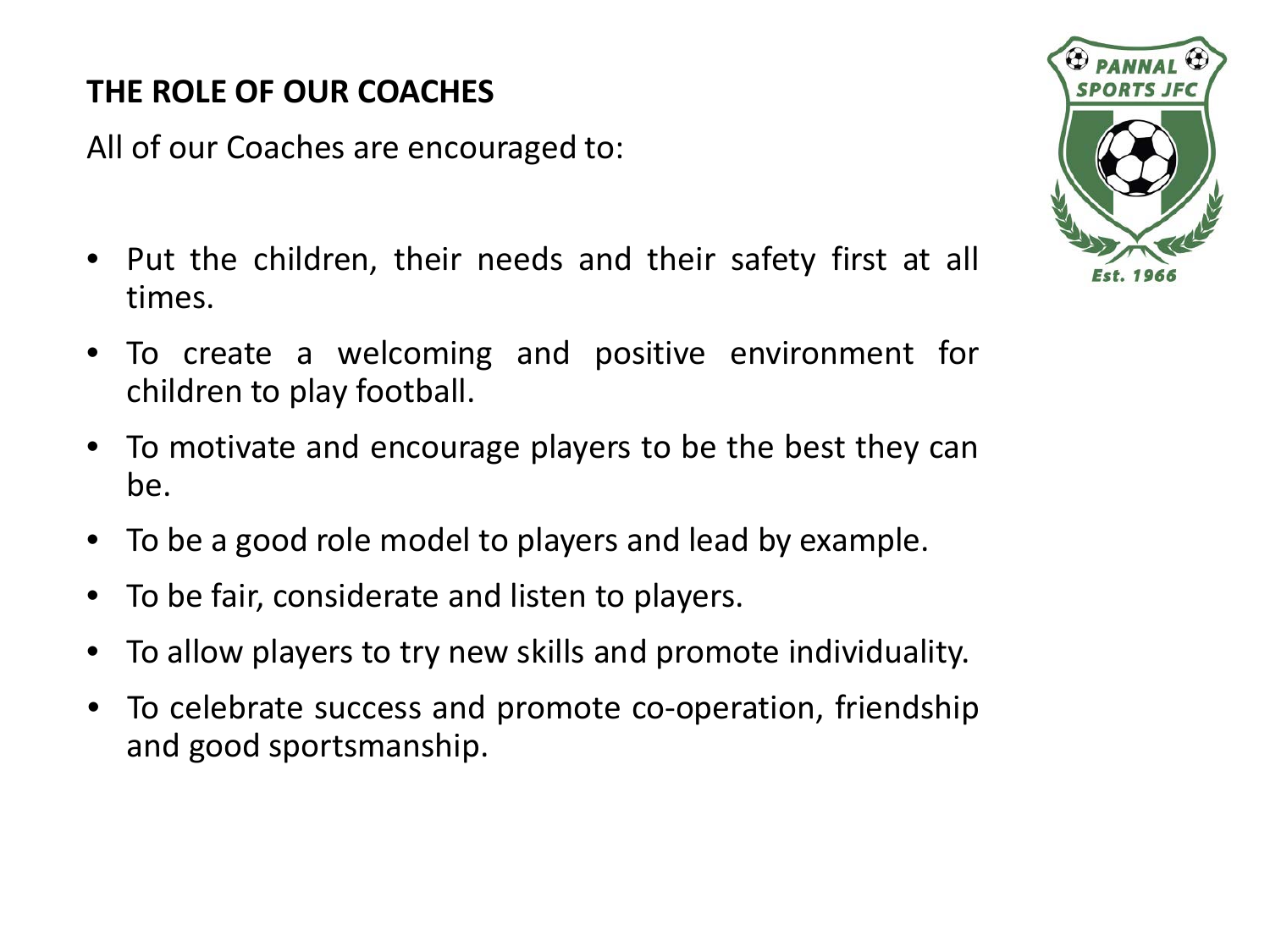#### **CHILD SAFETY AND WELFARE**

Pannal Sports JFC takes child welfare and protection very seriously. We have Welfare Officers on the committee whose role is to ensure that and we are fully compliant with the Football Association's child welfare rules, guidelines and procedures.

All of our coaches, volunteers and committee members have gone through a Criminal Record Bureau (CRB) check which is renewed every 3 years (this is now called a Disclosure and Barring Service check). The Coaches also have attended mandatory child welfare and safeguarding children training courses.

If your child has any medical condition or allergy then you must make this known by completing the section on the registration form and informing your Coach.

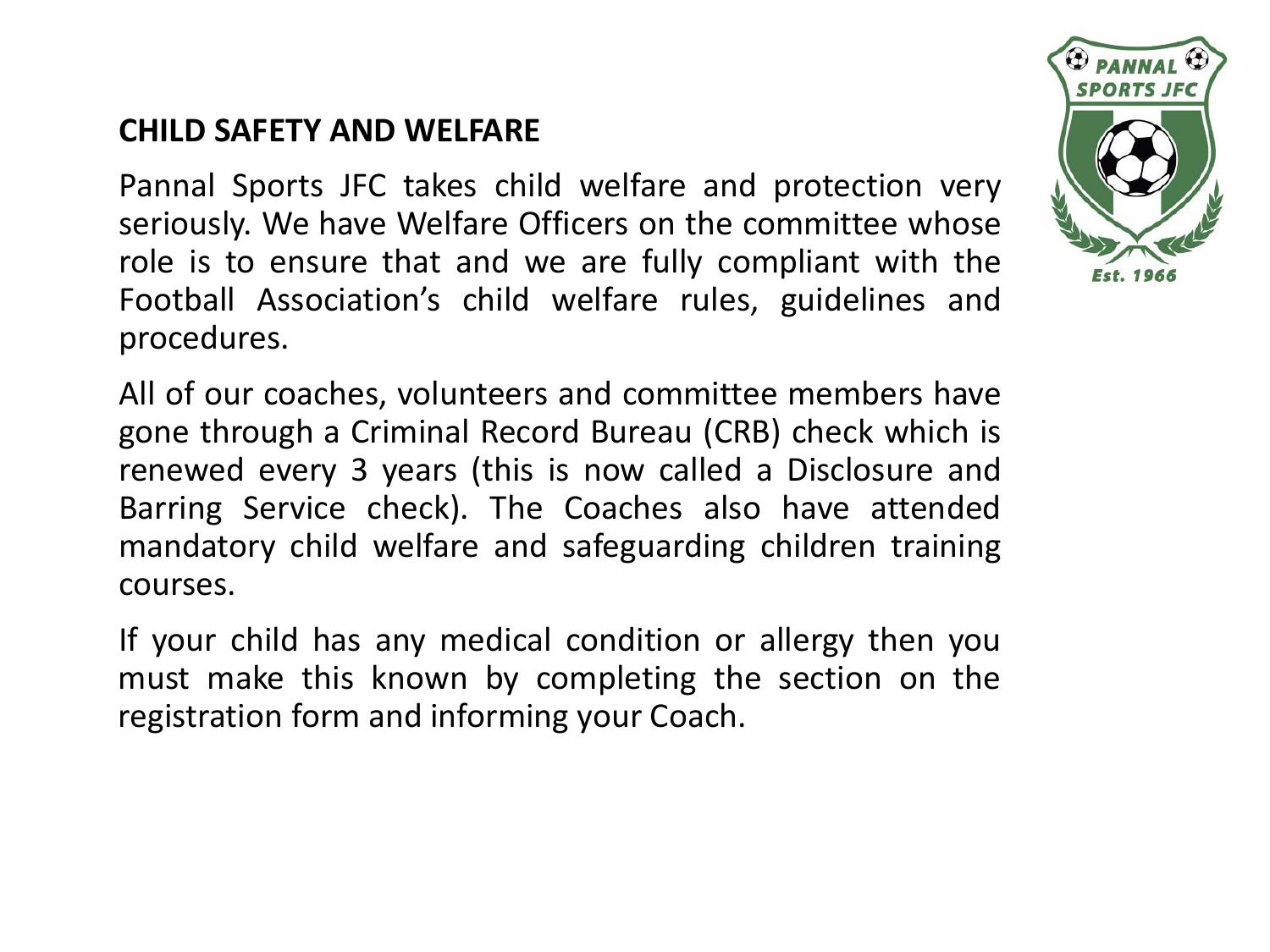# **CHILD SAFETY AND WELFARE (cont)**

We do everything we can to ensure our players are safe and we expect parents and carers to do the same. It is our Club policy that parents and carers stay with their child and are responsible for them during training and matches. If you can't attend, then you must appoint a responsible adult to do so on your behalf and inform your Coach accordingly.

At least one coach in your child's squad will be trained in basic first aid and each squad has a first aid kit. However, we are not allowed to administer any prescribed medication to a player.

If you have any questions or concerns about your child's welfare please speak to your Coach or contact one of our Welfare Officer.

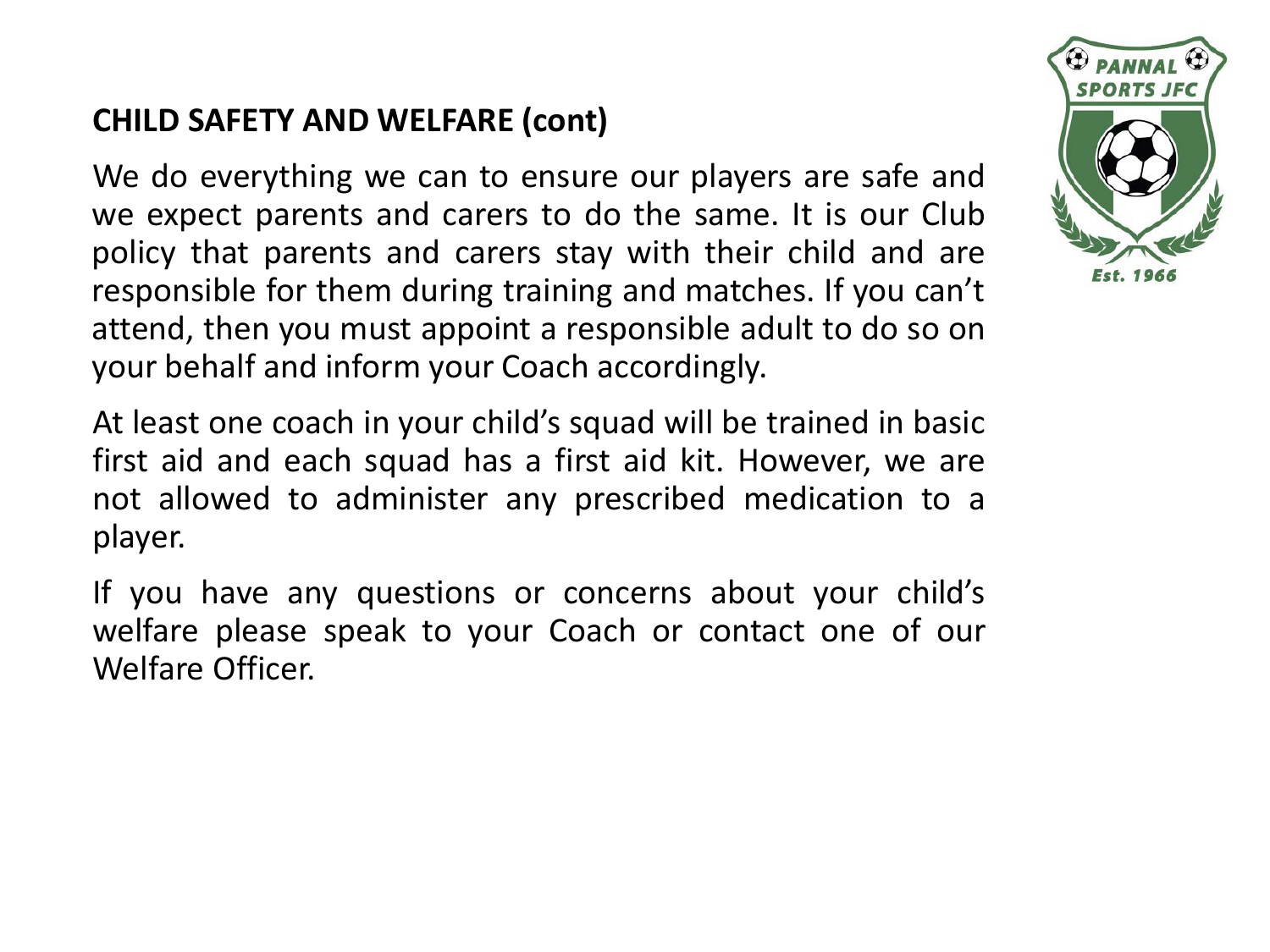# **PLAYERS CODE OF CONDUCT**

Pannal Sports JFC players should:

- Respect teammates, Coaches, their opponents and match officials at all times.
- Follow the rules of the game and encourage fair play.
- Give maximum effort and try their best, both at training and during matches.
- Look after their own safety, as well as that of their opponents, avoid violence and rough play, and help injured opponents.
- Respect decisions made by Coaches and match officials.
- Accept success and failure, victory and defeat, equally
- Set a positive example to other players and never use inappropriate language.
- Raise any concerns with the Coach at the most appropriate time and not turn to Social Media to vent frustrations.

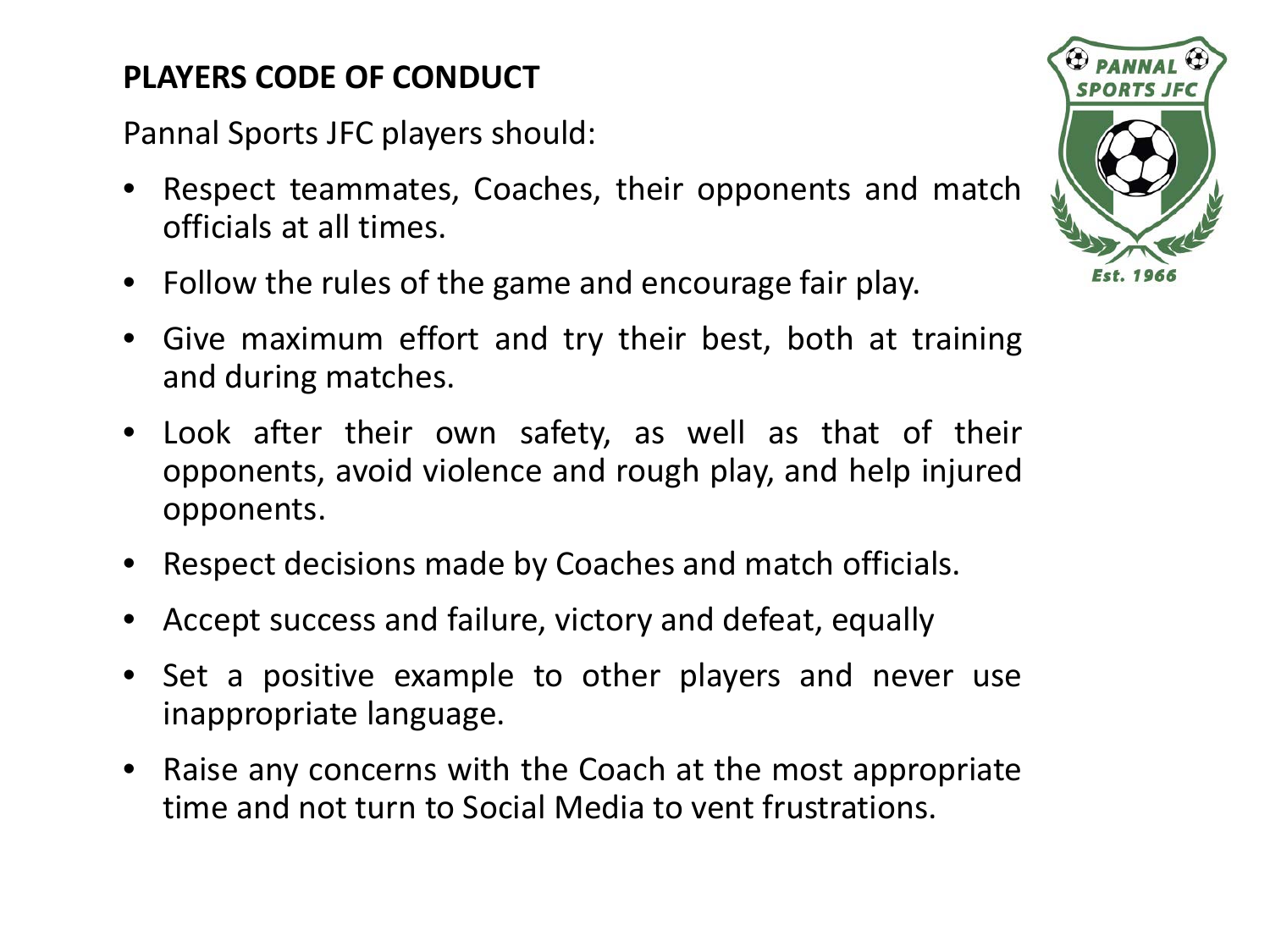# **PARENTS & SPECTATORS CODE OF CONDUCT**

Parents and spectators of Pannal Sports JFC should:

- Help the Club and Coaches to implement the Club's philosophy and codes of conduct at all times.
- Be positive and give encouragement to all players.
- Applaud the opposition as well as their own team.
- Avoid coaching the child during the game.
- Lead by example and never shout at players or match officials.
- Respect and support the decisions of Coaches and match officials at all times.
- Act in the best interests of the Club, its players and Coaches and encourage others to do the same.
- Raise any concerns with the Coach or the Club at the most appropriate time and not turn to Social Media to vent frustrations.

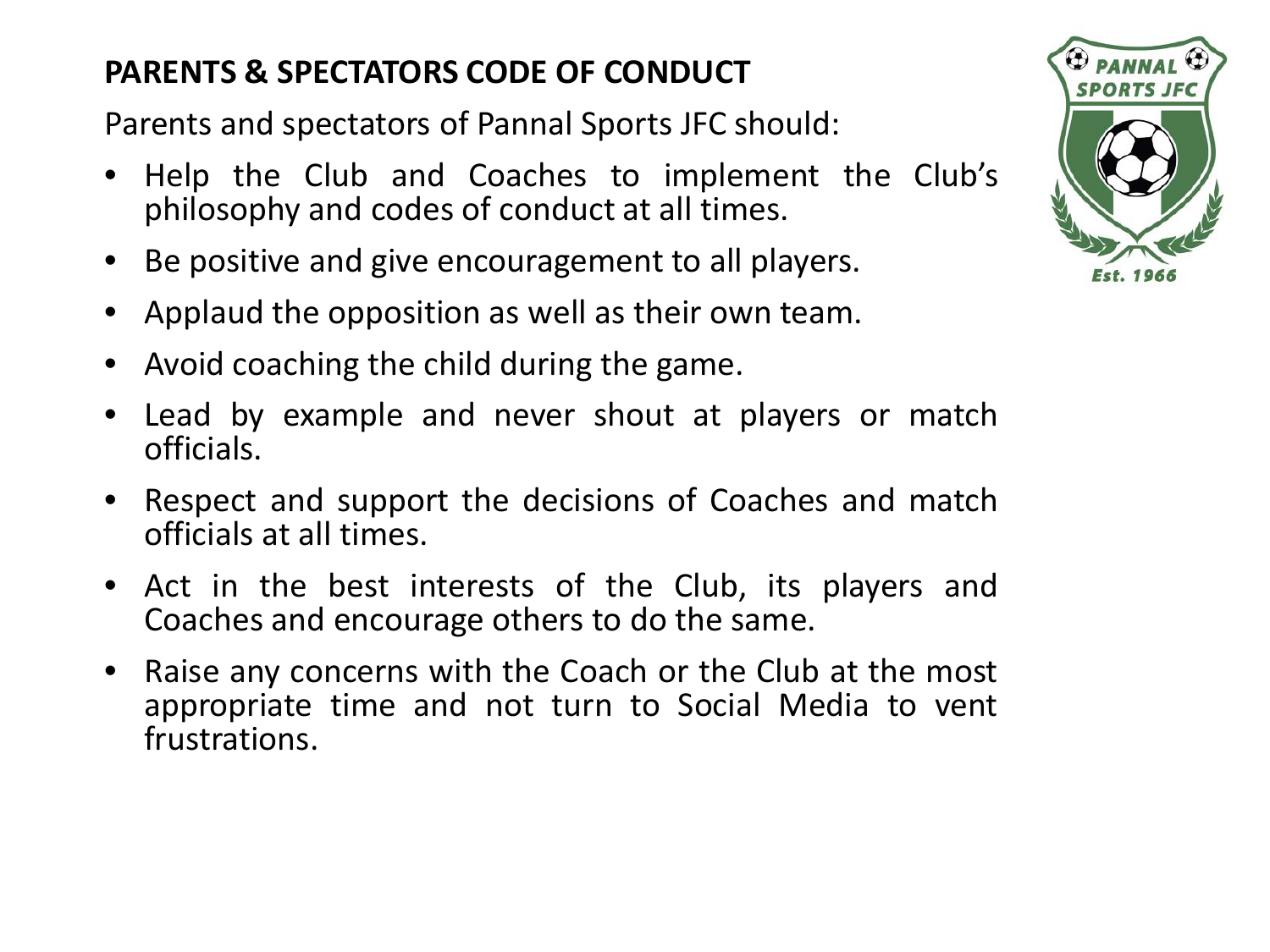#### **TRAINING**

Training days are usually as follows:

- **U5/6's and U7's -** Sunday mornings, starting at between 9am and 10.30am
- **U8's and up squads -** Saturday mornings, starting at between 9am and 10.30am

We play and train at many different outdoor and indoor locations across Harrogate. Your coach will let you know the details as to where you need to be and at what time. This may be different for summer and winter.

We expect players to arrive promptly to avoid disrupting the team warm up and to attend as many sessions as possible. If you are unable to attend for any reason, please make contact with the coach at the earliest opportunity so that they can plan ahead.

There may be a small extra charge for 3G (artificial grass) or indoor training at the older age groups.

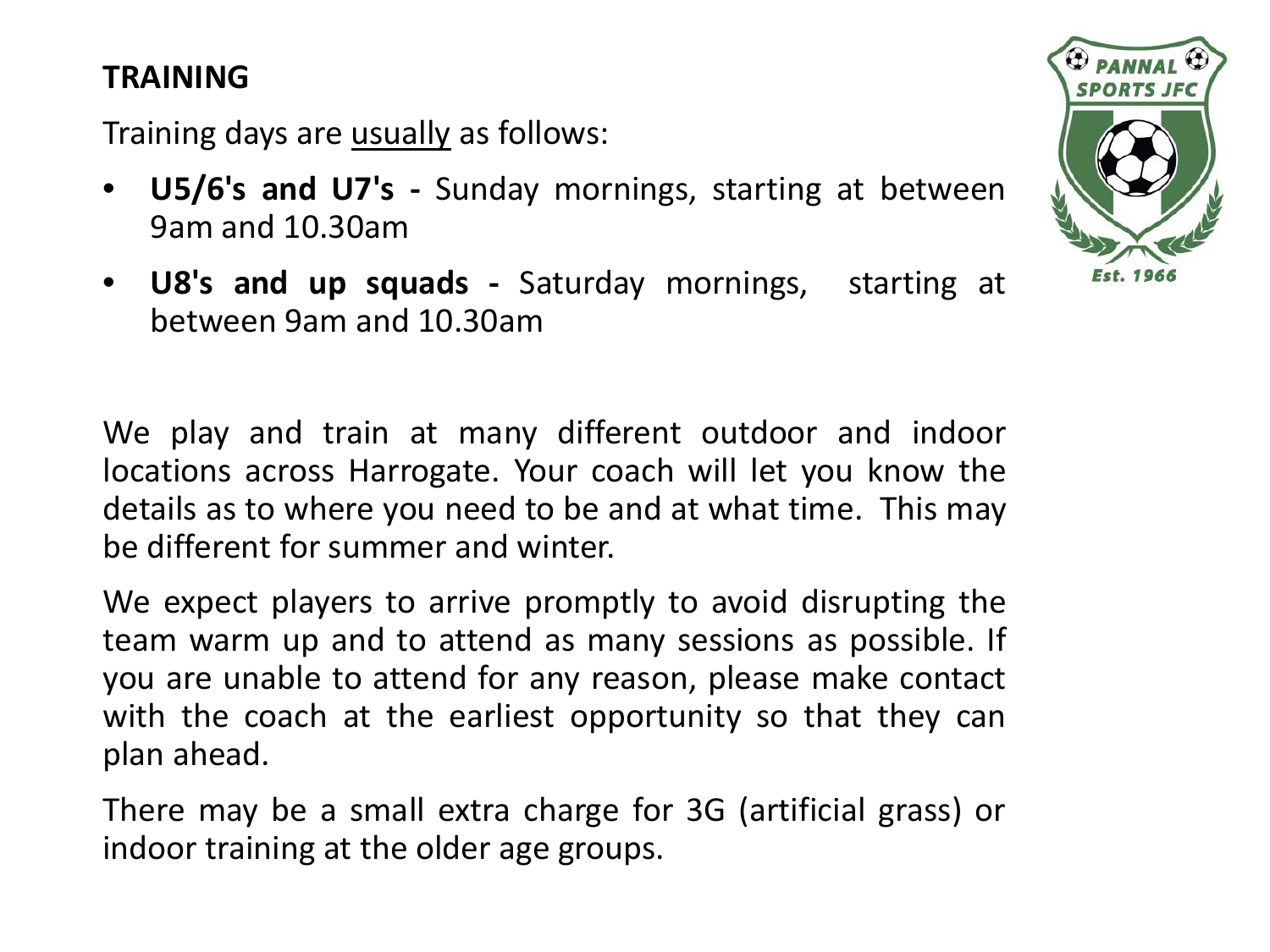# **PANNAL SPORTS FOOTBALL KITS**

The clubs colour's are predominantly green and black. Tops and shorts will usually be required from the U7's age group upwards as matches are arranged against other clubs.

Unfortunately, there is not sufficient income from subs alone to pay for the team kits. We therefore invite companies and/or individuals to sponsor the kits and as a result the different age groups have a range of corporate sponsors across their tops. We are extremely grateful to those who sponsor us and it is a great way to advertise!

Players are to provide their own football boots/trainers and shin pads which are essential for playing. They need to be appropriate to the surface that they are playing on i.e. grass, Astroturf. We discourage the use of 'blades' style football boots.

Shin pads must be worn at every age group.

Further club branded clothing, including training tops and hats can be purchased from Emblazon on Tower Street in Harrogate. This can all be previewed and ordered on line, via [Emblazon](http://www.emblazon.biz/index.php?option=com_virtuemart&page=shop.browse&category_id=31&Itemid=100002) - [Pannal](http://www.emblazon.biz/index.php?option=com_virtuemart&page=shop.browse&category_id=31&Itemid=100002) Sports link page

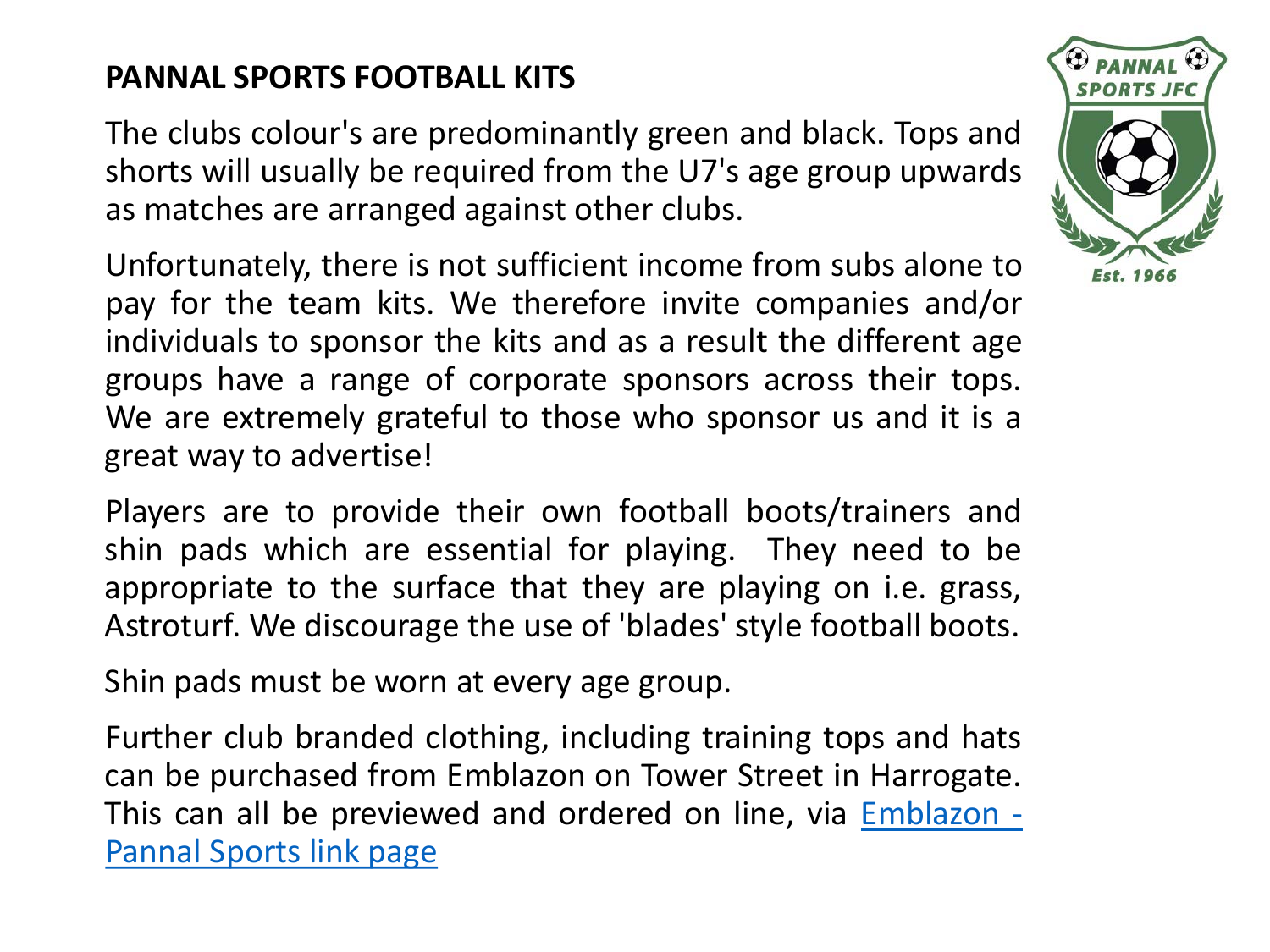# **ANNUAL SUBSCRIPTIONS (subs)**

Subs are paid yearly in August/September (i.e. beginning of the season) Your coach will email or hand out forms at any early stage so that monies can be paid prior to the season commencing.

A discounts scheme operates for additional siblings who join the club. Please see the signing on form.

The level of subs is set annually by the committee.

Your money is used to pay for the numerous (and expensive) hire of pitches and training venues. It is also used to purchase new equipment that the coaches need or are replacing for training and of course, pays for trophies and medals for the players.

The money is not used to fund club or coaches kits and we encourage the squads to attract sponsorship to cover these costs.

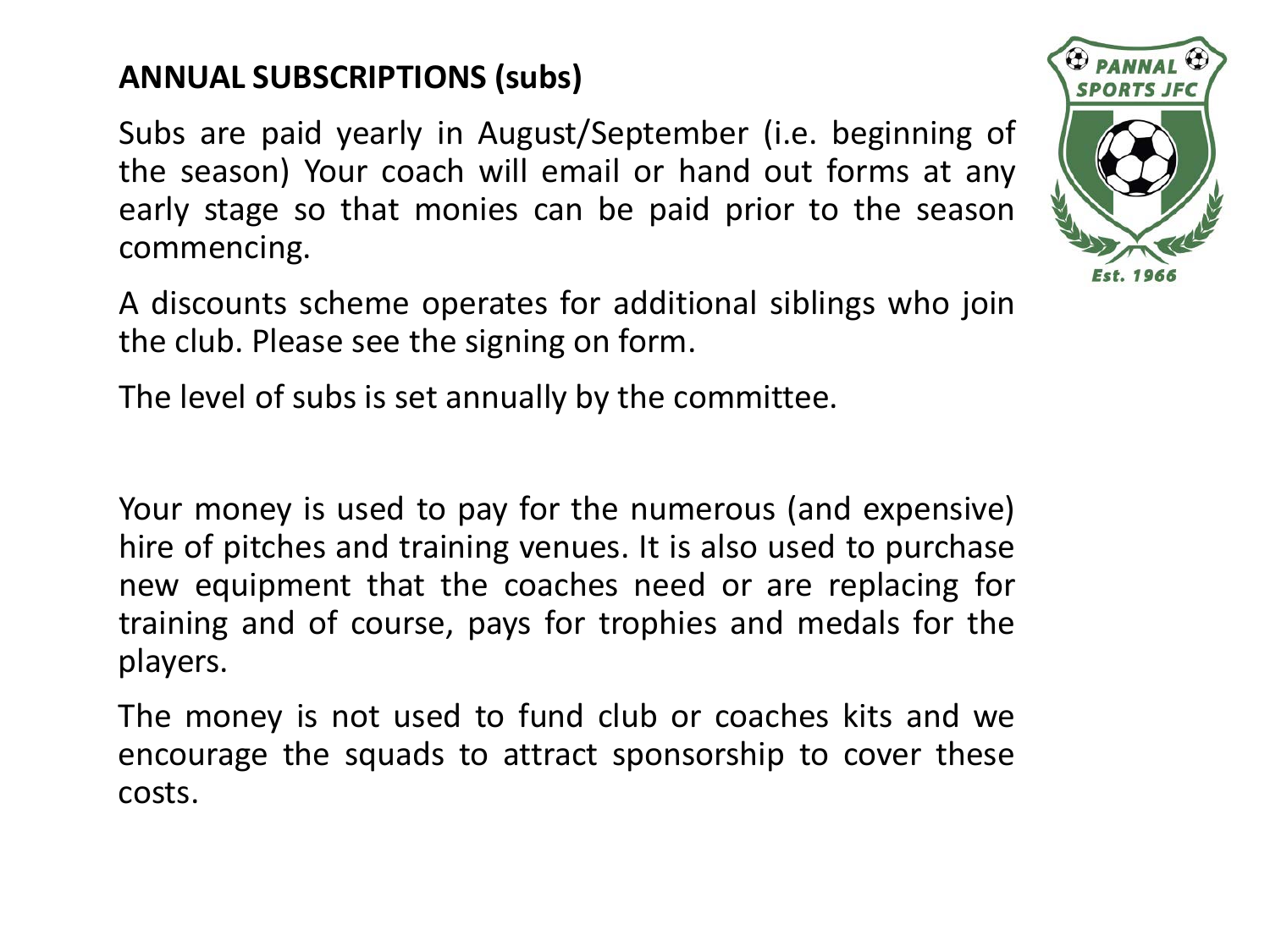#### **WAITING LISTS**

In order to keep the coach-children ratios at manageable levels, we operate a waiting list for new players. This ensures that a fair system operates to bring new players into the club.

If you know of any players that are interested in joing Pannal Sports JFC, then please ask them to email the relevant team coach, club chairman or club secretary, and their details will be added to the list. We endeavour to make periodic contact to update parents on progress. The waiting list is longest at the youngest age groups, with little or no waiting at the older age.

If your child decides that they no longer wish to attend, please let us know at an early stage so that we may offer the place to those on the waiting list.

The waiting list is administered by the squad co-ordinator at the youngest age groups.

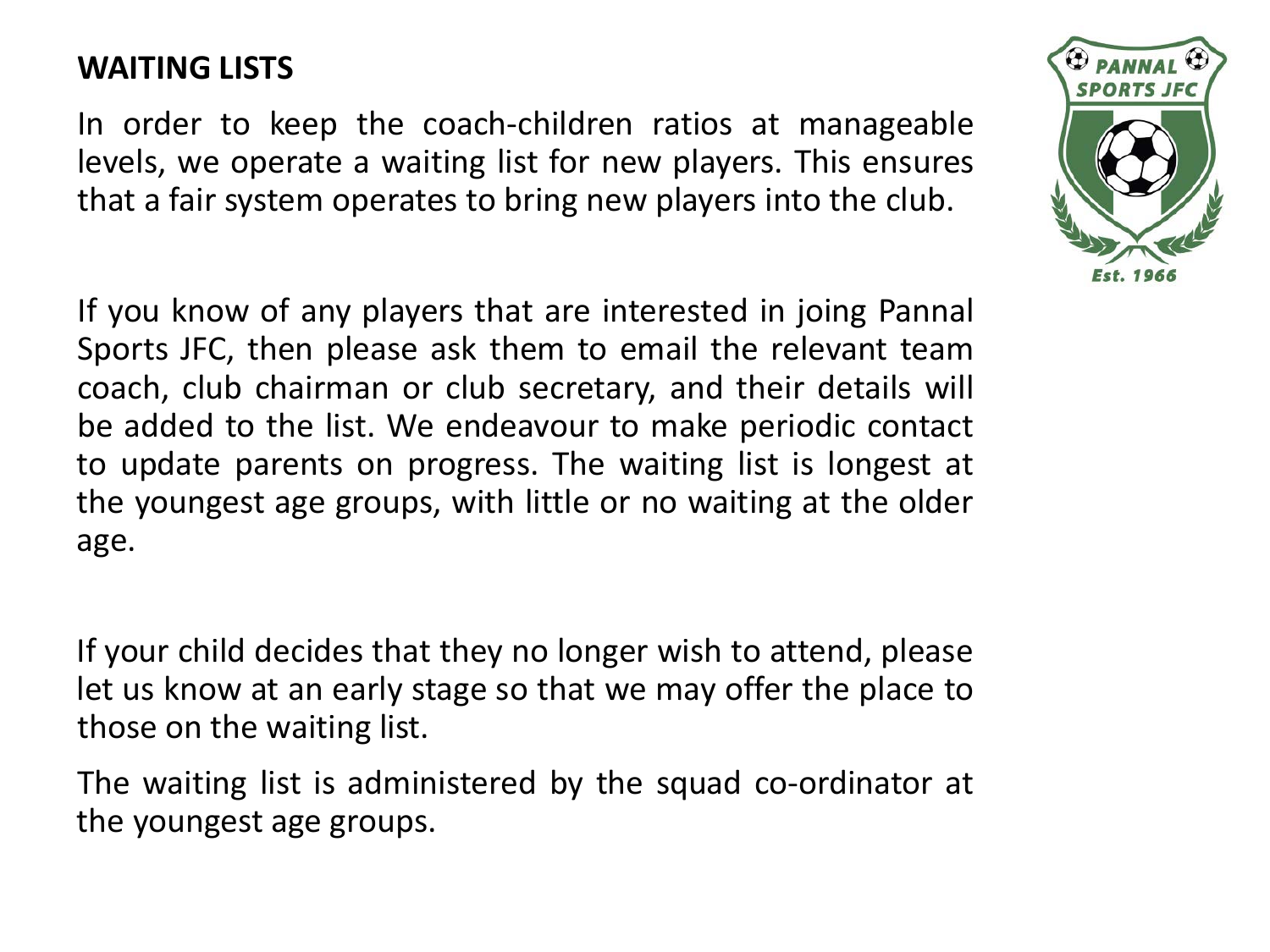# **MATCHES AND TOURNAMENT DAYS**

The number of players per team are as follows: -

- **U5's and U'6 -** no competitive matches against other clubs at this age
- **U7's and U8's -** the matches are played at 5 per side
- **U9's to U11's -** the matches are played at 7 per side
- **U12 and 13's** the matches are played at 9 per side
- **U14's above** the matches are played at 11 per side

All teams are expected to take along substitutes.

- Depending on their age, teams are entered into local leagues and cups. However, the FA has recently introduced strict rules about getting the right balance between player development and when they can play in competitive leagues. Therefore the younger squads only play friendly matches and scores are not recorded, to ensure that the focus is on player development rather than just wining matches.
- Coaches will enter their squads into various summer tournaments at the latter end of the season, which are usualy held over full days

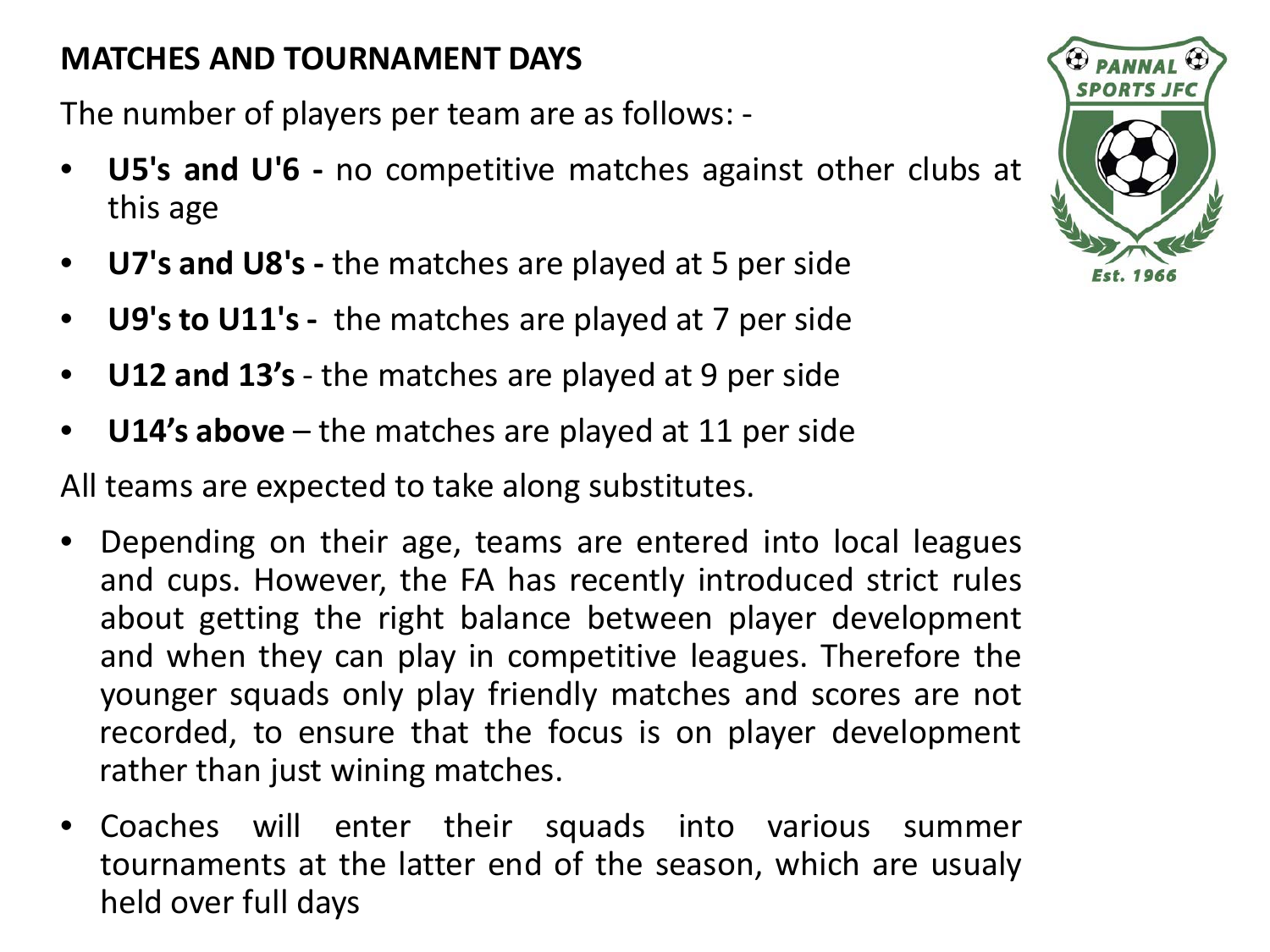#### **ANNUAL CLUB TOURNAMENT AND AWARDS DAY**

The club holds an awards event which takes place at the end of the club's annual tournament day. This usually takes place in May and is a celebration of the season for your squad and the entire club.

Coaches are encouraged to give out as many awards and trophies for effort as they do for achievement. Many coaches also ask parents for their choice of player of the season or most improved player.

The tournament day is a family affair, normally held at Harrogate Grammar School. There are raffles, sweets, drinks and of course the essential bacon butties on sale. Everyone is welcome.



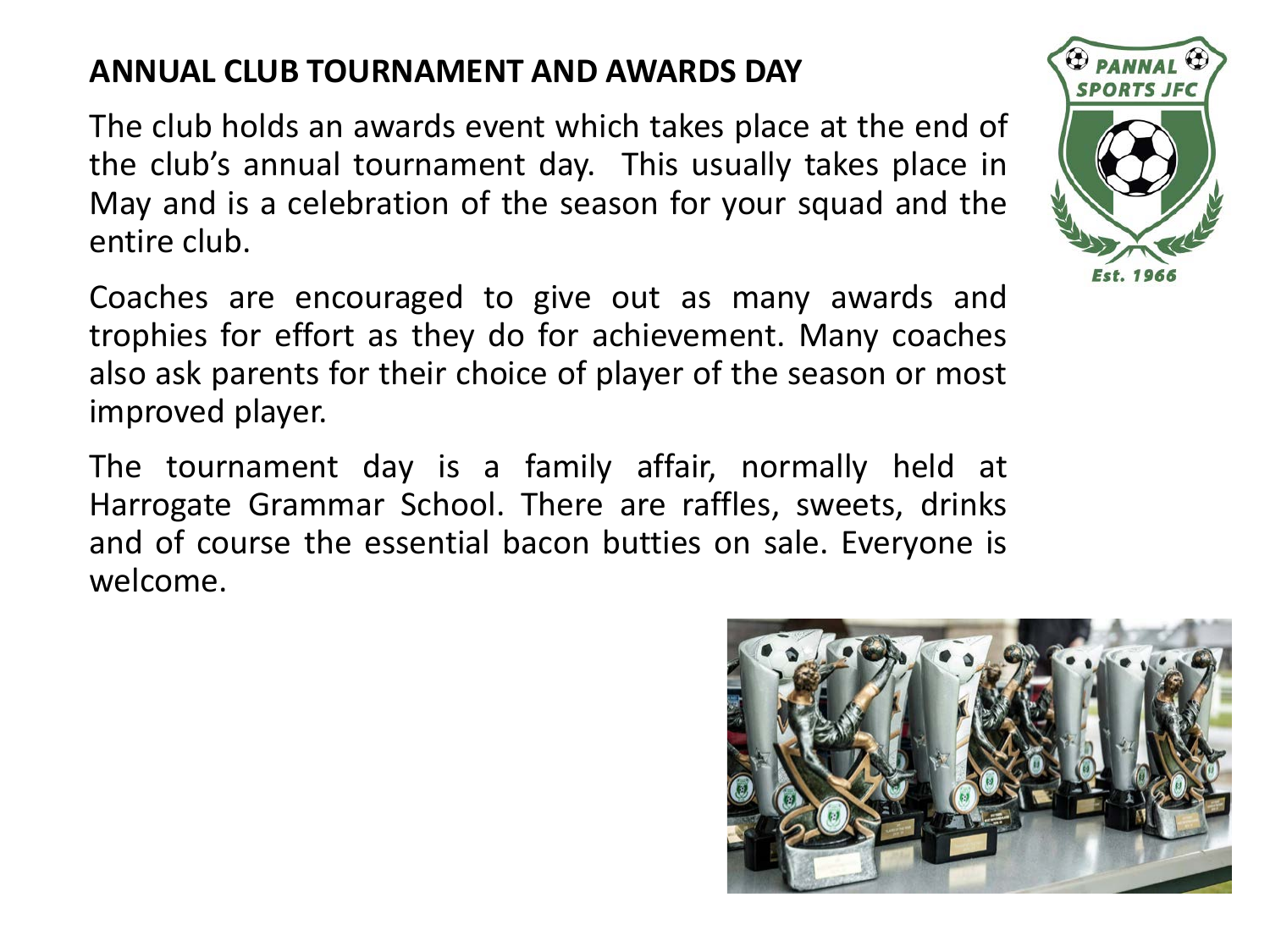## **FUNDRAISING AND SOCIAL COMMITTEE**

The club have an active Fundraising and Social Committee who are really important in keeping the club financially sound and generating a positive and friendly atmosphere. The income from subs alone do not cover the running costs of the club - so put simply, without the help of these wonderful people, the club would not thrive.

In addition to organising fundraising activities, the team organise the social calendar of events. Two such event are the Tournament Day (May) and the annual end of season dinner dance. The dinner dance raises funds for the club, however its main focus is to thank the volunteer coaches, helpers and committees for all their efforts over the season.

We know that football and the fantastic team spirit we have generated over the years have contributed to a few cups, a few trophies and plenty of excellent nights out, with the dinner dance no exception.



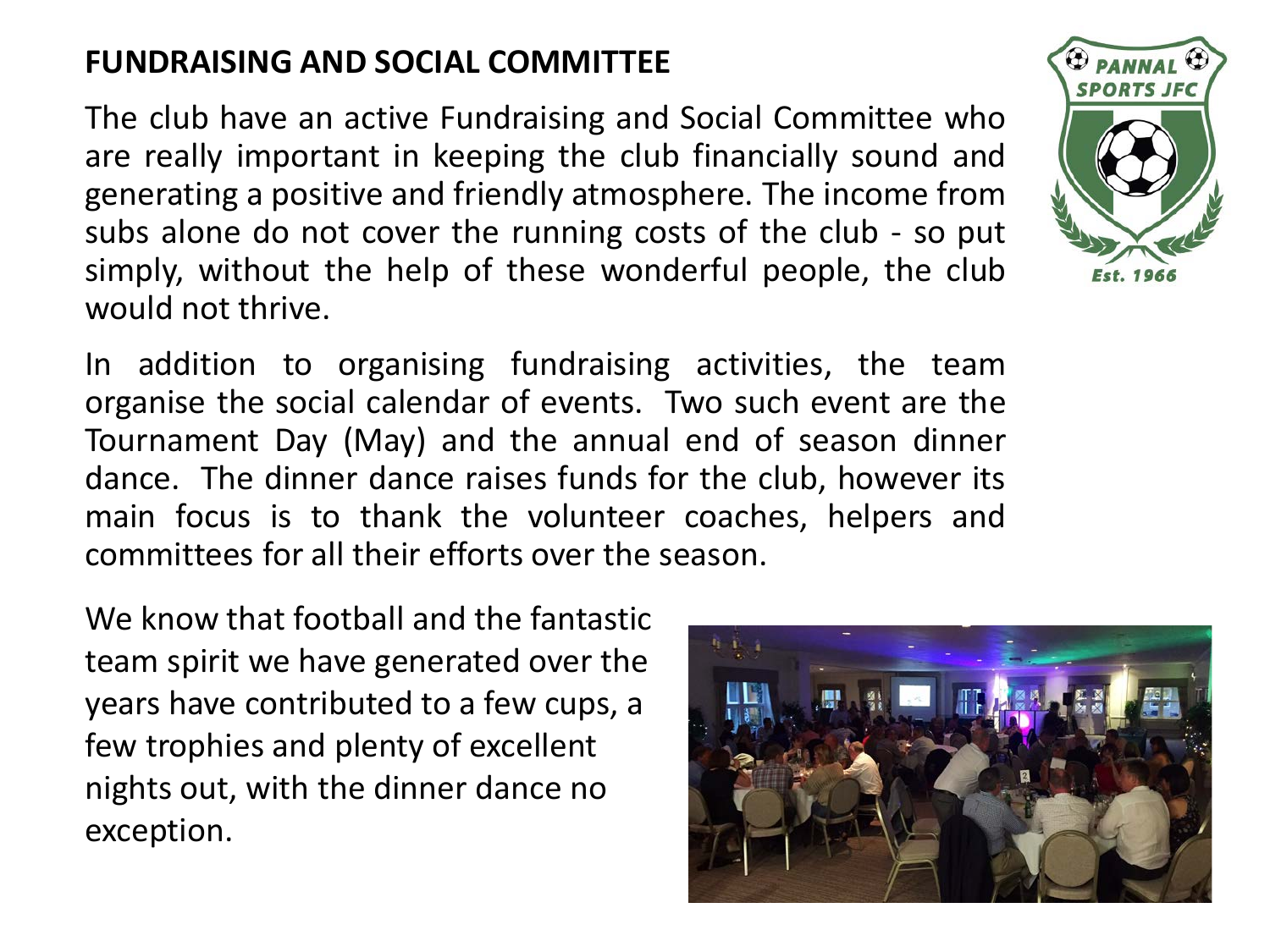# **AMBITION**

It has been the long term ambition of the club to have its own playing facilities with a clubhouse. We are about to conclude negotiations with the council for some 12 acres of land near Pannal to deliver our dream. As you will appreciate the costs for this will be high, but with the support of the Football Foundation, existing capital and future grant awards, our dream is nearing reality.

The 2015/16 season sees the club celebrate it's 50th anniversary, so look out for an extra special year of events.

The committee are always on the lookout for new members to bring fresh ideas and enthusiasm. You can offer as much time as is practical for you …. every little helps! To find out more about helping our fundraising and social team please contact:

**Charlotte Barker or Sue McAvoy**

[barker74@ntlworld.com](mailto:barker74@ntlworld.com)

[mcavoys@ntlworld.com](mailto:mcavoys@ntlworld.com)



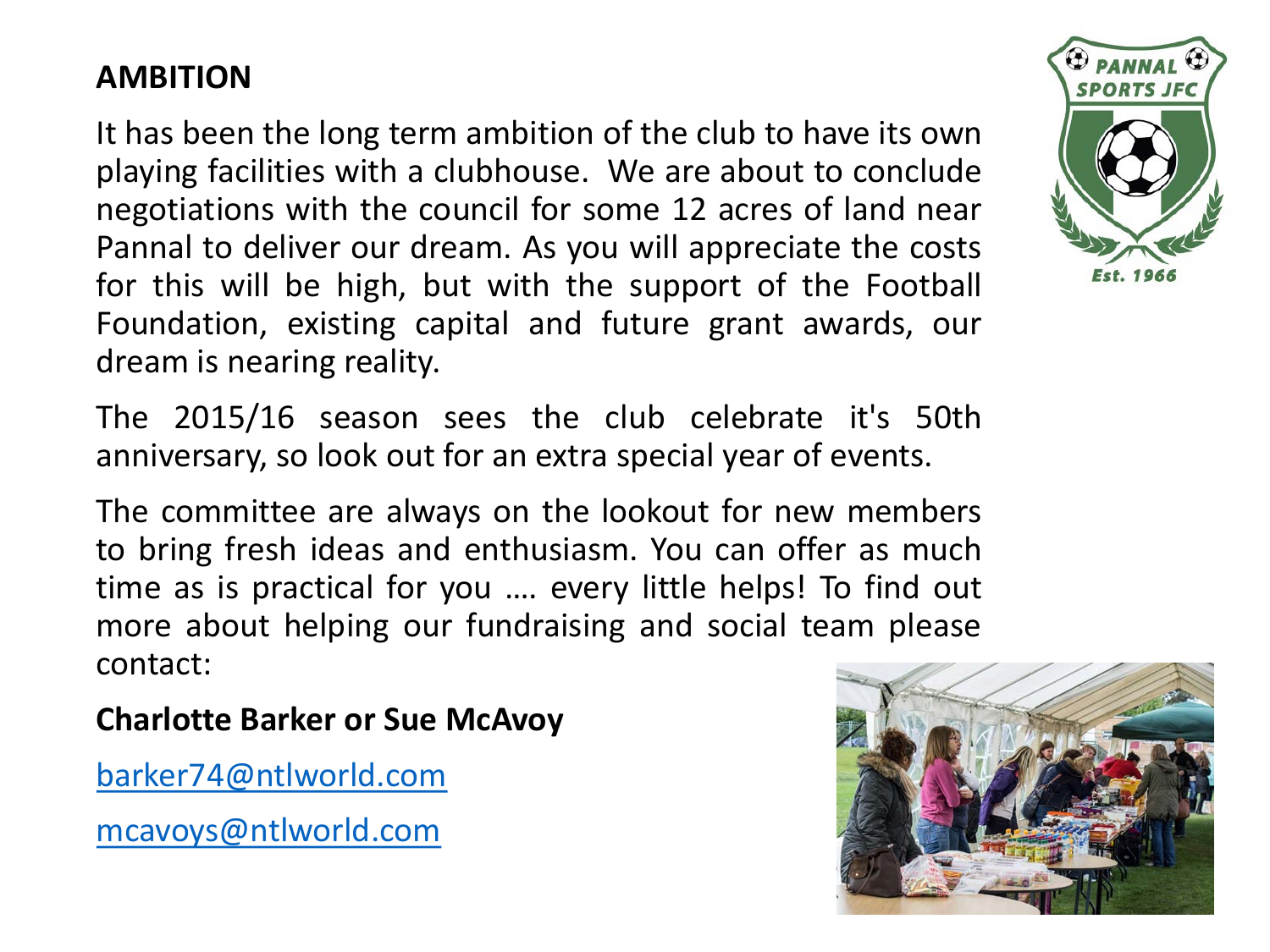# **CLUB CONTACTS**

#### **Chairman**

Nick Viles – [nickviles@yahoo.co.uk](mailto:nickviles@yahoo.co.uk) - 07467 339702

#### **Secretary**

Graham Barker – [graham.barker@talktalk.net](mailto:graham.barker@talktalk.net) - 07768 178082

# **Welfare Officer**s

Andi Stother – [andirobbie@yahoo.com](mailto:andirobbie@yahoo.com) - 07932 784216

Kate Hughes - [Kate.pannalsports@gmail.com](mailto:Kate.pannalsports@gmail.com) - 07702 252177